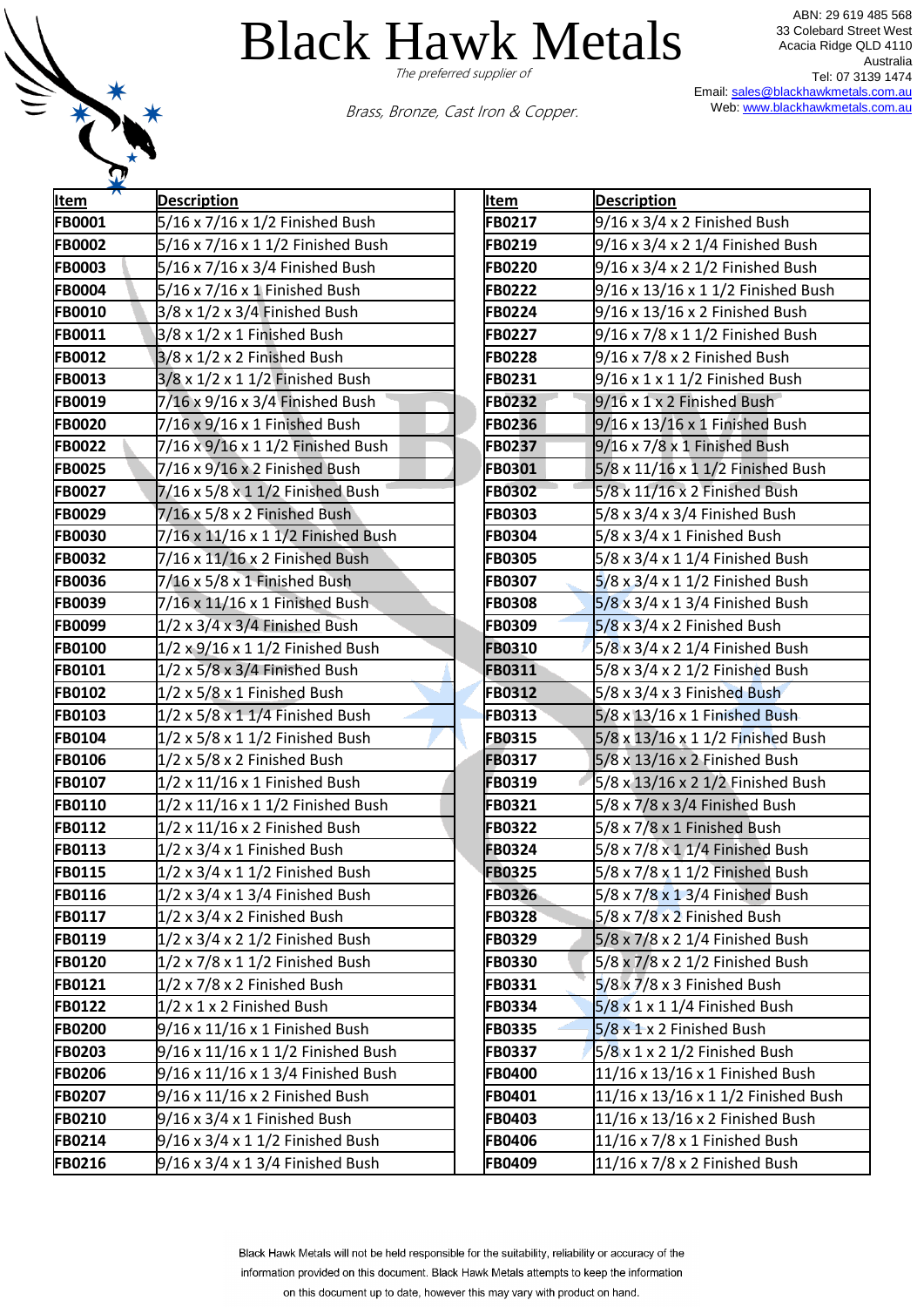

ABN: 29 619 485 568 33 Colebard Street West Acacia Ridge QLD 4110 Australia Tel: 07 3139 1474 Email[: sales@blackhawkmetals.com.au](mailto:sales@blackhawkmetals.com.au) Web: [www.blackhawkmetals.com.au](http://www.blackhawkmetals.com.au/)

Brass, Bronze, Cast Iron & Copper.

| <b>Item</b>   | <b>Description</b>                        | Item          | <b>Description</b>                              |
|---------------|-------------------------------------------|---------------|-------------------------------------------------|
| FB0412        | 11/16 x 15/16 x 1 Finished Bush           | <b>FB0703</b> | 7/8 x 1 x 1 1/2 Finished Bush                   |
| FB0413        | 11/16 x 15/16 x 1 1/2 Finished Bush       | <b>FB0705</b> | 7/8 x 1 x 2 Finished Bush                       |
| FB0415        | 11/16 x 15/16 x 2 Finished Bush           | <b>FB0707</b> | 7/8 x 1 x 2 1/2 Finished Bush                   |
| FB0418        | 11/16 x 1 x 2 Finished Bush               | <b>FB0708</b> | 7/8 x 1 x 3 Finished Bush                       |
| FB0490        | 3/4 x 1 x 3/4 Finished Bush               | FB0709        | 7/8 x 1 1/16 x 1 Finished Bush                  |
| <b>FB0500</b> | 3/4 x 13/16 x 1 1/2 Finished Bush         | FB0711        | 7/8 x 1 1/16 x 1 1/2 Finished Bush              |
| FB0501        | $3/4 \times 7/8 \times 3/4$ Finished Bush | FB0713        | 7/8 x 1 1/16 x 2 Finished Bush                  |
| <b>FB0502</b> | $3/4 \times 7/8 \times 1$ Finished Bush   | FB0715        | 7/8 x 1 1/16 x 2 1/2 Finished Bush              |
| <b>FB0504</b> | 3/4 x 7/8 x 1 1/4 Finished Bush           | <b>FB0717</b> | 7/8 x 1 1/8 x 1 1/4 Finished Bush               |
| <b>FB0505</b> | 3/4 x 7/8 x 1 1/2 Finished Bush           | <b>FB0718</b> | 7/8 x 1 1/8 x 1 1/2 Finished Bush               |
| <b>FB0507</b> | 3/4 x 7/8 x 2 Finished Bush               | <b>FB0720</b> | $7/8 \times 1$ 1/8 $\times$ 2 Finished Bush     |
| <b>FB0510</b> | 3/4 x 7/8 x 2 1/2 Finished Bush           | FB0721        | 7/8 x 1 1/8 x 2 1/4 Finished Bush               |
| FB0511        | $3/4 \times 15/16 \times 1$ Finished Bush | <b>FB0722</b> | 7/8 x 1 1/8 x 2 1/2 Finished Bush               |
| <b>FB0515</b> | 3/4 x 15/16 x 1 1/2 Finished Bush         | FB0723        | 7/8 x 1 1/8 x 3 Finished Bush                   |
| <b>FB0518</b> | $3/4 \times 15/16 \times 2$ Finished Bush | <b>FB0725</b> | 7/8 x 1 1/4 x 1 1/2 Finished Bush               |
| FB0519        | 3/4 x 15/16 x 2 1/4 Finished Bush         | <b>FB0726</b> | 7/8 x 1 1/4 x 2 Finished Bush                   |
| <b>FB0520</b> | 3/4 x 15/16 x 2 1/2 Finished Bush         | <b>FB0728</b> | 7/8 x 1 1/4 x 2 1/2 Finished Bush               |
| <b>FB0522</b> | 3/4 x 1 x 1 Finished Bush                 | FB0729        | $7/8 \times 1$ 1/4 x 3 Finished Bush            |
| <b>FB0523</b> | $3/4 \times 1 \times 1$ 1/4 Finished Bush | FB0730        | 7/8 x 1 3/8 x 3 Finished Bush                   |
| <b>FB0524</b> | $3/4 \times 1 \times 1$ 1/2 Finished Bush | FB0731        | 15/16 x 1 1/16 x 1 1/2 Finished Bush            |
| <b>FB0525</b> | $3/4 \times 1 \times 1$ 3/4 Finished Bush | <b>FB0732</b> | 15/16 x 1 1/16 x 2 Finished Bush                |
| <b>FB0526</b> | 3/4 x 1 x 2 Finished Bush                 | <b>FB0733</b> | 15/16 x 1 1/16 x 2 1/2 Finished Bush            |
| <b>FB0528</b> | $3/4 \times 1 \times 2$ 1/4 Finished Bush | FB0734        | 15/16 x 1 1/8 x 1 1/4 Finished Bush             |
| <b>FB0529</b> | $3/4 \times 1 \times 2$ 1/2 Finished Bush | FB0735        | 15/16 x 1 1/8 x 2 1/4 Finished Bush             |
| <b>FB0530</b> | 3/4 x 1 x 3 Finished Bush                 | <b>FB0736</b> | 15/16 x 1 1/8 x 3 Finished Bush                 |
| FB0531        | $3/4 \times 1$ 1/16 x 2 Finished Bush     | <b>FB0738</b> | 15/16 x 1 3/16 x 2 Finished Bush                |
| <b>FB0532</b> | 3/4 x 1 1/16 x 2 1/2 Finished Bush        | <b>FB0800</b> | 1 x 1 1/16 x 1 1/2 Finished Bush                |
| <b>FB0533</b> | 3/4 x 1 1/8 x 1 1/2 Finished Bush         | <b>FB0801</b> | 1 x 1 1/8 x 1 Finished Bush                     |
| <b>FB0534</b> | 3/4 x 1 1/8 x 2 Finished Bush             | <b>FB0802</b> | 1 x 1 1/8 x 1 1/4 Finished Bush                 |
| <b>FB0536</b> | 3/4 x 1 1/8 x 2 1/2 Finished Bush         | <b>FB0803</b> | 1 x 1 1/8 x 1 1/2 Finished Bush                 |
| <b>FB0537</b> | $3/4 \times 1$ 1/8 x 3 Finished Bush      | <b>FB0805</b> | 1 x 1 1/8 x 2 Finished Bush                     |
| <b>FB0538</b> | 3/4 x 1 1/4 x 2 1/2 Finished Bush         | <b>FB0806</b> | $1 \times 1$ $1/8 \times 2$ $1/2$ Finished Bush |
| <b>FB0600</b> | 13/16 x 15/16 x 1 Finished Bush           | <b>FB0807</b> | 1 x 1 1/8 x 3 Finished Bush                     |
| <b>FB0602</b> | 13/16 x 15/16 x 1 1/2 Finished Bush       | <b>FB0808</b> | $1 \times 1$ 3/16 x 1 1/2 Finished Bush         |
| <b>FB0603</b> | 13/16 x 15/16 x 2 Finished Bush           | <b>FB0809</b> | $1 \times 1$ 3/16 x 2 Finished Bush             |
| <b>FB0605</b> | 13/16 x 1 x 1 1/2 Finished Bush           | FB0810        | $1 \times 13/16 \times 21/2$ Finished Bush      |
| <b>FB0606</b> | 13/16 x 1 x 2 Finished Bush               | FB0811        | $1 \times 1$ $1/4 \times 1$ Finished Bush       |
| <b>FB0607</b> | 13/16 x 1 x 2 1/2 Finished Bush           | <b>FB0812</b> | $1 \times 11/4 \times 11/8$ Finished Bush       |
| <b>FB0608</b> | 13/16 x 1 1/16 x 2 Finished Bush          | FB0813        | $1 \times 1$ $1/4 \times 1$ $1/4$ Finished Bush |
| FB0610        | 13/16 x 1 1/16 x 2 1/2 Finished Bush      | FB0814        | $1 \times 1$ $1/4 \times 1$ $1/2$ Finished Bush |
| FB0612        | 13/16 x 1 1/16 x 3 Finished Bush          | FB0815        | $1 \times 1$ $1/4 \times 1$ $3/4$ Finished Bush |
| FB0612        | 13/16 x 1 1/16 x 3 Finished Bush          | FB0813        | $1 \times 1$ $1/4 \times 1$ $1/4$ Finished Bush |
| <b>FB0700</b> | 7/8 x 1 x 1 Finished Bush                 | FB0814        | $1 \times 1$ $1/4 \times 1$ $1/2$ Finished Bush |
| <b>FB0702</b> | $7/8 \times 1 \times 1$ 1/4 Finished Bush | <b>FB0815</b> | $1 \times 1$ $1/4 \times 1$ $3/4$ Finished Bush |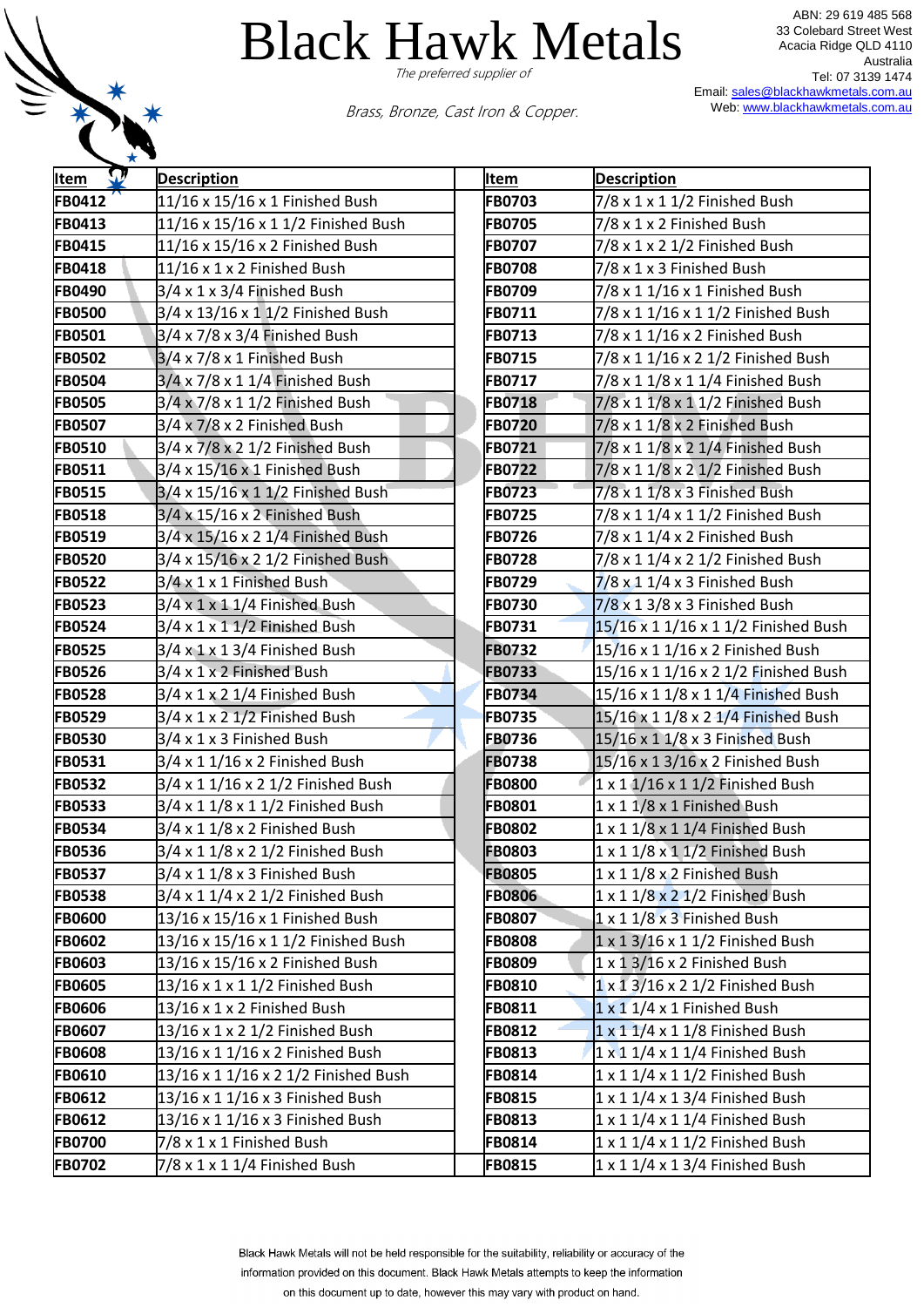

ABN: 29 619 485 568 33 Colebard Street West Acacia Ridge QLD 4110 Australia Tel: 07 3139 1474 Email[: sales@blackhawkmetals.com.au](mailto:sales@blackhawkmetals.com.au) Web: [www.blackhawkmetals.com.au](http://www.blackhawkmetals.com.au/)

Brass, Bronze, Cast Iron & Copper.

| $11/2 \times 13/4 \times 4$ Finished Bush |
|-------------------------------------------|
| 1 3/4 x 2 1/8 x 4 Finished Bush           |
| $2 \times 2$ 1/4 x 3 1/2 Finished Bush    |
| 1 1/2 x 2 x 2 1/2 Finished Bush           |
| $1/2 \times 2 \times 3$ Finished Bush     |
| 1 1/2 x 2 x 3 1/2 Finished Bush           |
| 11/2 x 2 x 4 Finished Bush                |
| 1 3/4 x 2 x 2 1/2 Finished Bush           |
| $13/4 \times 2 \times 3$ Finished Bush    |
| $13/4 \times 2 \times 31/2$ Finished Bush |
| $13/4 \times 2 \times 4$ Finished Bush    |
| 1 3/4 x 2 1/4 x 2 1/4 Finished Bush       |
| $13/4 \times 21/4 \times 3$ Finished Bush |
| 1 3/4 x 2 1/4 x 3 1/2 Finished Bush       |
| 1 3/4 x 2 1/2 x 4 Finished Bush           |
| 2 x 2 1/4 x 2 1/2 Finished Bush           |
| 2 x 2 1/4 x 3 Finished Bush               |
| 2 x 2 1/2 x 2 1/2 Finished Bush           |
| $2 \times 2$ 1/2 x 3 Finished Bush        |
| 2 x 2 1/2 x 3 1/2 Finished Bush           |
| 2 x 2 1/2 x 4 Finished Bush               |
| 2 1/4 x 2 3/4 x 2 1/2 Finished Bush       |
| 2 1/4 x 2 3/4 x 3 Finished Bush           |
| 2 1/4 x 2 3/4 x 3 1/2 Finished Bush       |
| $21/4 \times 23/4 \times 4$ Finished Bush |
| $21/2 \times 3 \times 21/2$ Finished Bush |
| $21/2 \times 3 \times 3$ Finished Bush    |
| 2 1/2 x 3 x 3 1/2 Finished Bush           |
| 2 1/2 x 3 x 4 Finished Bush               |
|                                           |
|                                           |
|                                           |
|                                           |
|                                           |
|                                           |
|                                           |
|                                           |
|                                           |
|                                           |
|                                           |
|                                           |
|                                           |
|                                           |
|                                           |
|                                           |

| <b>Item</b>   | <b>Description</b>                        |
|---------------|-------------------------------------------|
| <b>FB1017</b> | 1 1/2 x 1 3/4 x 4 Finished Bush           |
| FB1018        | 1 3/4 x 2 1/8 x 4 Finished Bush           |
| FB1019        | 2 x 2 1/4 x 3 1/2 Finished Bush           |
| FB1020        | 1 1/2 x 2 x 2 1/2 Finished Bush           |
| FB1021        | 11/2 x 2 x 3 Finished Bush                |
| FB1022        | 1 1/2 x 2 x 3 1/2 Finished Bush           |
| FB1023        | 11/2 x 2 x 4 Finished Bush                |
| FB1030        | 1 3/4 x 2 x 2 1/2 Finished Bush           |
| FB1031        | 13/4 x 2 x 3 Finished Bush                |
| FB1032        | 1 3/4 x 2 x 3 1/2 Finished Bush           |
| FB1033        | 13/4 x 2 x 4 Finished Bush                |
| FB1036        | 1 3/4 x 2 1/4 x 2 1/4 Finished Bush       |
| FB1037        | 1 3/4 x 2 1/4 x 3 Finished Bush           |
| FB1038        | 1 3/4 x 2 1/4 x 3 1/2 Finished Bush       |
| FB1039        | 1 3/4 x 2 1/2 x 4 Finished Bush           |
| FB1040        | 2 x 2 1/4 x 2 1/2 Finished Bush           |
| FB1041        | 2 x 2 1/4 x 3 Finished Bush               |
| FB1050        | 2 x 2 1/2 x 2 1/2 Finished Bush           |
| FB1051        | 2 x 2 1/2 x 3 Finished Bush               |
| FB1052        | 2 x 2 1/2 x 3 1/2 Finished Bush           |
| FB1053        | 2 x 2 1/2 x 4 Finished Bush               |
| <b>FB1060</b> | 2 1/4 x 2 3/4 x 2 1/2 Finished Bush       |
| FB1061        | 2 1/4 x 2 3/4 x 3 Finished Bush           |
| FB1062        | 2 1/4 x 2 3/4 x 3 1/2 Finished Bush       |
| FB1063        | 2 1/4 x 2 3/4 x 4 Finished Bush           |
| <b>FB1070</b> | $21/2 \times 3 \times 21/2$ Finished Bush |
| P<br>FB1071   | 2 1/2 x 3 x 3 Finished Bush               |
| FB1072        | $21/2 \times 3 \times 31/2$ Finished Bush |
| <b>FB1073</b> | 2 1/2 x 3 x 4 Finished Bush               |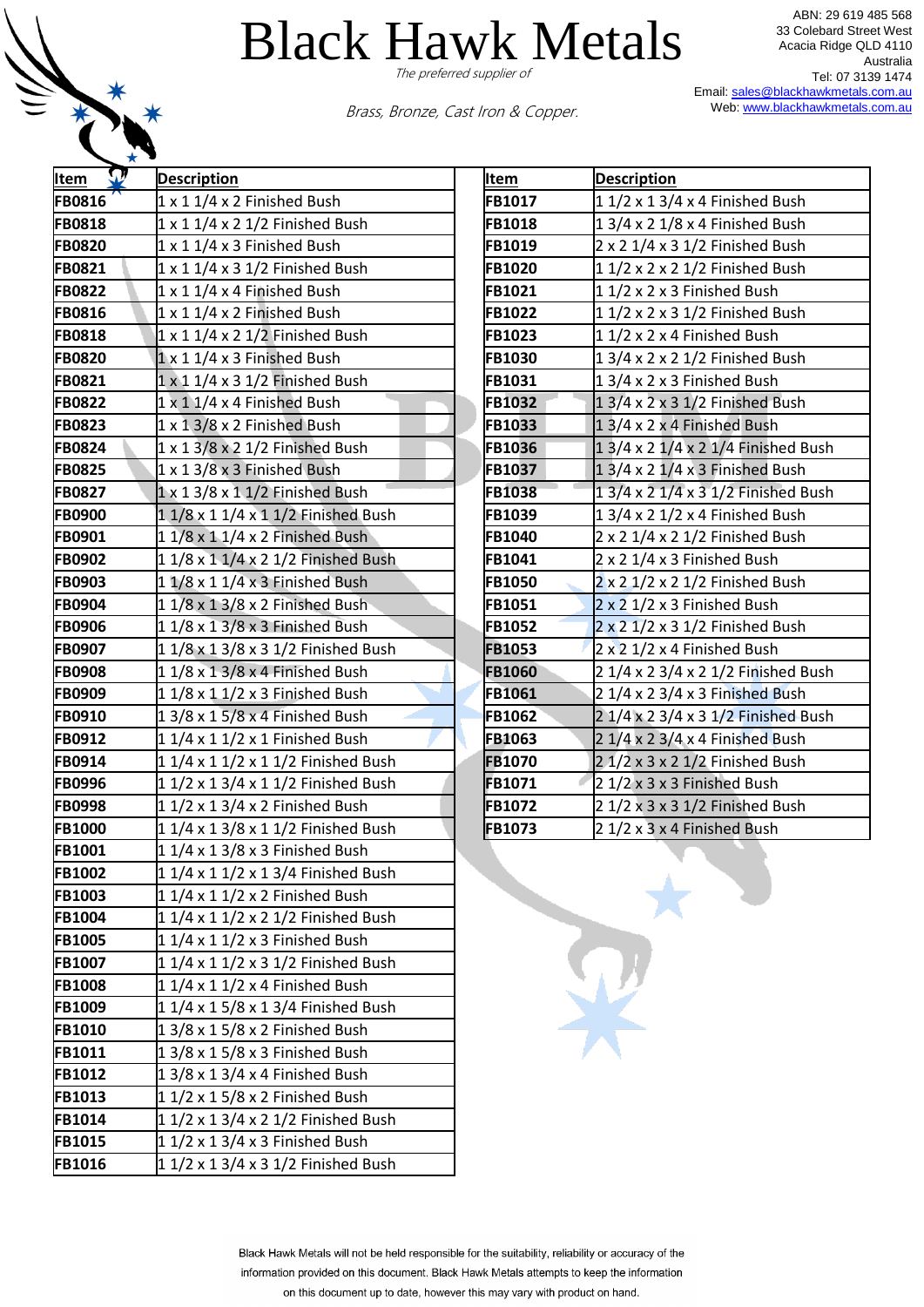

ABN: 29 619 485 568 33 Colebard Street West Acacia Ridge QLD 4110 Australia Tel: 07 3139 1474 Email[: sales@blackhawkmetals.com.au](mailto:sales@blackhawkmetals.com.au) Web: [www.blackhawkmetals.com.au](http://www.blackhawkmetals.com.au/)

Brass, Bronze, Cast Iron & Copper.

| ★ ▼       |                                                                                                                      |                                        |                                                           |
|-----------|----------------------------------------------------------------------------------------------------------------------|----------------------------------------|-----------------------------------------------------------|
| W<br>Item | <b>Description</b>                                                                                                   | Item                                   | <b>Description</b>                                        |
|           | <b>FBM0810010</b> $\&8 \times 10 \times 10$ Finished Bush                                                            | <b>FBM2530080</b>                      | 25 x 30 x 80 Finished Bush                                |
|           | <b>FBM0810020 8 x 10 x 20 Finished Bush</b>                                                                          | <b>FBM2530100</b>                      | 25 x 30 x 100 Finished Bush                               |
|           | <b>FBM0810030</b> $\&8 \times 10 \times 30$ Finished Bush                                                            | FBM2535030                             | 25 x 35 x 30 Finished Bush                                |
|           | FBM0810040 8 x 10 x 40 Finished Bush                                                                                 | <b>FBM2535040</b>                      | 25 x 35 x 40 Finished Bush                                |
|           | <b>FBM0812010</b> $\&8 \times 12 \times 10$ Finished Bush                                                            | <b>FBM2535060</b>                      | 25 x 35 x 60 Finished Bush                                |
|           | <b>FBM0812020</b> $\&8 \times 12 \times 20$ Finished Bush                                                            | <b>FBM2535080</b>                      | 25 x 35 x 80 Finished Bush                                |
|           | FBM0812030 $8 \times 12 \times 30$ Finished Bush                                                                     | <b>FBM2535100</b>                      | 25 x 35 x 100 Finished Bush                               |
|           | <b>FBM0812040</b> $\&8 \times 12 \times 40$ Finished Bush                                                            | <b>FBM3035030</b>                      | 30 x 35 x 30 Finished Bush                                |
|           | <b>FBM1012020</b> 10 x 12 x 20 Finished Bush                                                                         | <b>FBM3035040</b>                      | 30 x 35 x 40 Finished Bush                                |
|           | <b>FBM1012030 10 x 12 x 30 Finished Bush</b>                                                                         | <b>FBM3035050</b>                      | 30 x 35 x 50 Finished Bush                                |
|           | <b>FBM1012040</b> 10 x 12 x 40 Finished Bush                                                                         | <b>FBM3035060</b>                      | 30 x 35 x 60 Finished Bush                                |
|           | <b>FBM1016020</b> 10 x 16 x 20 Finished Bush                                                                         | <b>FBM3035080</b>                      | 30 x 35 x 80 Finished Bush                                |
|           | <b>FBM1016030</b> 10 x 16 x 30 Finished Bush                                                                         | <b>FBM3035100</b>                      | 30 x 35 x 100 Finished Bush                               |
|           | <b>FBM1016040</b> $\left 10 \times 16 \times 40\right $ Finished Bush                                                | <b>FBM3040030</b>                      | 30 x 40 x 30 Finished Bush                                |
|           | <b>FBM1016050</b> $\left 10 \times 16 \times 50\right $ Finished Bush                                                | <b>FBM3040040</b>                      | 30 x 40 x 40 Finished Bush                                |
|           | <b>FBM1216020</b> $\left 12 \times 16 \times 20\right $ Finished Bush                                                | <b>FBM3040050</b>                      | 30 x 40 x 50 Finished Bush                                |
|           | <b>FBM1216030</b> 12 x 16 x 30 Finished Bush                                                                         | <b>FBM3040060</b>                      | 30 x 40 x 60 Finished Bush                                |
|           | <b>FBM1216040</b> $ 12 \times 16 \times 40$ Finished Bush                                                            | <b>FBM3040080</b>                      | 30 x 40 x 80 Finished Bush                                |
|           | <b>FBM1216050</b> $\left 12 \times 16 \times 50\right $ Finished Bush                                                | <b>FBM3040100</b>                      | 30 x 40 x 100 Finished Bush                               |
|           | <b>FBM1220020</b> 12 x 20 x 20 Finished Bush                                                                         | <b>FBM3540040</b>                      | 35 x 40 x 40 Finished Bush                                |
|           | FBM1220030 12 x 20 x 30 Finished Bush                                                                                | <b>FBM3540050</b>                      | 35 x 40 x 50 Finished Bush                                |
|           | <b>FBM1220040</b> 12 x 20 x 40 Finished Bush                                                                         | <b>FBM3540060</b>                      | 35 x 40 x 60 Finished Bush                                |
|           | <b>FBM1220050</b> 12 x 20 x 50 Finished Bush                                                                         | <b>FBM3540080</b>                      | 35 x 40 x 80 Finished Bush                                |
|           | <b>FBM1620020</b> 16 x 20 x 20 Finished Bush                                                                         | <b>FBM3540100</b>                      | 35 x 40 x 100 Finished Bush                               |
|           | <b>FBM1620030</b> 16 x 20 x 30 Finished Bush                                                                         | <b>FBM3545040</b>                      | 35 x 45 x 40 Finished Bush                                |
|           | <b>FBM1620040</b> 16 x 20 x 40 Finished Bush                                                                         | <b>FBM3545050</b>                      | 35 x 45 x 50 Finished Bush                                |
|           | <b>FBM1620050</b> 16 x 20 x 50 Finished Bush                                                                         | <b>FBM3545060</b>                      | 35 x 45 x 60 Finished Bush                                |
|           | <b>FBM1620060</b> 16 x 20 x 60 Finished Bush                                                                         | <b>FBM3545080</b><br><b>FBM3545100</b> | 35 x 45 x 80 Finished Bush                                |
|           | <b>FBM1624030</b> $16 \times 24 \times 30$ Finished Bush<br><b>FBM1624040</b> $16 \times 24 \times 40$ Finished Bush | <b>FBM4045040</b>                      | 35 x 45 x 100 Finished Bush<br>40 x 45 x 40 Finished Bush |
|           | <b>FBM1624050</b> 16 x 24 x 50 Finished Bush                                                                         | <b>FBM4045050</b>                      | 40 x 45 x 50 Finished Bush                                |
|           | <b>FBM1624060</b> 16 x 24 x 60 Finished Bush                                                                         | <b>FBM4045060</b>                      | 40 x 45 x 60 Finished Bush                                |
|           | <b>FBM1624080</b> 16 x 24 x 80 Finished Bush                                                                         | FBM4045080                             | 40 x 45 x 80 Finished Bush                                |
|           | <b>FBM2024030</b> 20 x 24 x 30 Finished Bush                                                                         | <b>FBM4045100</b>                      | 40 x 45 x 100 Finished Bush                               |
|           | <b>FBM2024040</b> 20 x 24 x 40 Finished Bush                                                                         | FBM4050040                             | 40 x 50 x 40 Finished Bush                                |
|           | FBM2024050 20 x 24 x 50 Finished Bush                                                                                | <b>FBM4050050</b>                      | 40 x 50 x 50 Finished Bush                                |
|           | FBM2024060 20 x 24 x 60 Finished Bush                                                                                | <b>FBM4050060</b>                      | 40 x 50 x 60 Finished Bush                                |
|           | <b>FBM2024080</b> 20 x 24 x 80 Finished Bush                                                                         | <b>FBM4050080</b>                      | 40 x 50 x 80 Finished Bush                                |
|           | <b>FBM2030030</b> 20 x 30 x 30 Finished Bush                                                                         | <b>FBM4050100</b>                      | 40 x 50 x 100 Finished Bush                               |
|           | <b>FBM2030040</b> 20 x 30 x 40 Finished Bush                                                                         | <b>FBM4555050</b>                      | 45 x 55 x 50 Finished Bush                                |
|           | <b>FBM2030050</b> 20 x 30 x 50 Finished Bush                                                                         | <b>FBM4555060</b>                      | 45 x 55 x 60 Finished Bush                                |
|           | FBM2030060 20 x 30 x 60 Finished Bush                                                                                | <b>FBM4555080</b>                      | 45 x 55 x 80 Finished Bush                                |
|           | <b>FBM2030080</b> 20 x 30 x 80 Finished Bush                                                                         | <b>FBM4555100</b>                      | 45 x 55 x 100 Finished Bush                               |
|           | <b>FBM2530030 25 x 30 x 30 Finished Bush</b>                                                                         | <b>FBM5060050</b>                      | 50 x 60 x 50 Finished Bush                                |
|           | <b>FBM2530040</b> 25 x 30 x 40 Finished Bush                                                                         | <b>FBM5060060</b>                      | 50 x 60 x 60 Finished Bush                                |
|           | <b>FBM2530050</b> 25 x 30 x 50 Finished Bush                                                                         | <b>FBM5060080</b>                      | 50 x 60 x 80 Finished Bush                                |
|           | FBM2530060 25 x 30 x 60 Finished Bush                                                                                | FBM50600100                            | 50 x 60 x 100 Finished Bush                               |
|           |                                                                                                                      |                                        |                                                           |

| It <u>em</u>                           | <b>Description</b>                                        |
|----------------------------------------|-----------------------------------------------------------|
| FBM2530080                             | 25 x 30 x 80 Finished Bush                                |
| FBM2530100                             | 25 x 30 x 100 Finished Bush                               |
| <b>FBM2535030</b>                      | 25 x 35 x 30 Finished Bush                                |
| <b>FBM2535040</b>                      | 25 x 35 x 40 Finished Bush                                |
| <b>FBM2535060</b>                      | 25 x 35 x 60 Finished Bush                                |
| <b>FBM2535080</b>                      | 25 x 35 x 80 Finished Bush                                |
| FBM2535100                             | 25 x 35 x 100 Finished Bush                               |
| <b>FBM3035030</b>                      | 30 x 35 x 30 Finished Bush                                |
| <b>FBM3035040</b>                      | 30 x 35 x 40 Finished Bush                                |
| <b>FBM3035050</b>                      | 30 x 35 x 50 Finished Bush                                |
| FBM3035060                             | 30 x 35 x 60 Finished Bush                                |
| <b>FBM3035080</b>                      | 30 x 35 x 80 Finished Bush                                |
| <b>FBM3035100</b>                      | 30 x 35 x 100 Finished Bush                               |
| <b>FBM3040030</b>                      | 30 x 40 x 30 Finished Bush                                |
| FBM3040040                             | 30 x 40 x 40 Finished Bush                                |
| FBM3040050                             | 30 x 40 x 50 Finished Bush                                |
| FBM3040060                             | 30 x 40 x 60 Finished Bush                                |
| FBM3040080                             | 30 x 40 x 80 Finished Bush                                |
| FBM3040100                             | 30 x 40 x 100 Finished Bush                               |
| <b>FBM3540040</b>                      | 35 x 40 x 40 Finished Bush                                |
| FBM3540050                             | 35 x 40 x 50 Finished Bush                                |
| <b>FBM3540060</b>                      | 35 x 40 x 60 Finished Bush                                |
| <b>FBM3540080</b>                      | 35 x 40 x 80 Finished Bush                                |
| FBM3540100                             | 35 x 40 x 100 Finished Bush                               |
| <b>FBM3545040</b>                      | 35 x 45 x 40 Finished Bush                                |
| <b>FBM3545050</b>                      | 35 x 45 x 50 Finished Bush                                |
| <b>FBM3545060</b>                      | 35 x 45 x 60 Finished Bush                                |
| FBM3545080                             | 35 x 45 x 80 Finished Bush                                |
| FBM3545100                             | 35 x 45 x 100 Finished Bush                               |
| FBM4045040                             | 40 x 45 x 40 Finished Bush                                |
| FBM4045050                             | 40 x 45 x 50 Finished Bush                                |
| <b>FBM4045060</b>                      | 40 x 45 x 60 Finished Bush                                |
| FBM4045080                             | 40 x 45 x 80 Finished Bush                                |
| <b>FBM4045100</b>                      | 40 x 45 x 100 Finished Bush                               |
| <b>FBM4050040</b>                      | 40 x 50 x 40 Finished Bush                                |
| <b>FBM4050050</b>                      | 40 x 50 x 50 Finished Bush                                |
| <b>FBM4050060</b>                      | 40 x 50 x 60 Finished Bush                                |
| <b>FBM4050080</b>                      | 40 x 50 x 80 Finished Bush                                |
| <b>FBM4050100</b>                      | 40 x 50 x 100 Finished Bush                               |
| <b>FBM4555050</b>                      | 45 x 55 x 50 Finished Bush                                |
| <b>FBM4555060</b>                      | 45 x 55 x 60 Finished Bush                                |
| <b>FBM4555080</b>                      | 45 x 55 x 80 Finished Bush                                |
| <b>FBM4555100</b><br><b>FBM5060050</b> | 45 x 55 x 100 Finished Bush<br>50 x 60 x 50 Finished Bush |
| <b>FBM5060060</b>                      | 50 x 60 x 60 Finished Bush                                |
| <b>FBM5060080</b>                      | 50 x 60 x 80 Finished Bush                                |
|                                        | FBM50600100 50 x 60 x 100 Finished Bush                   |
|                                        |                                                           |

Black Hawk Metals will not be held responsible for the suitability, reliability or accuracy of the

information provided on this document. Black Hawk Metals attempts to keep the information